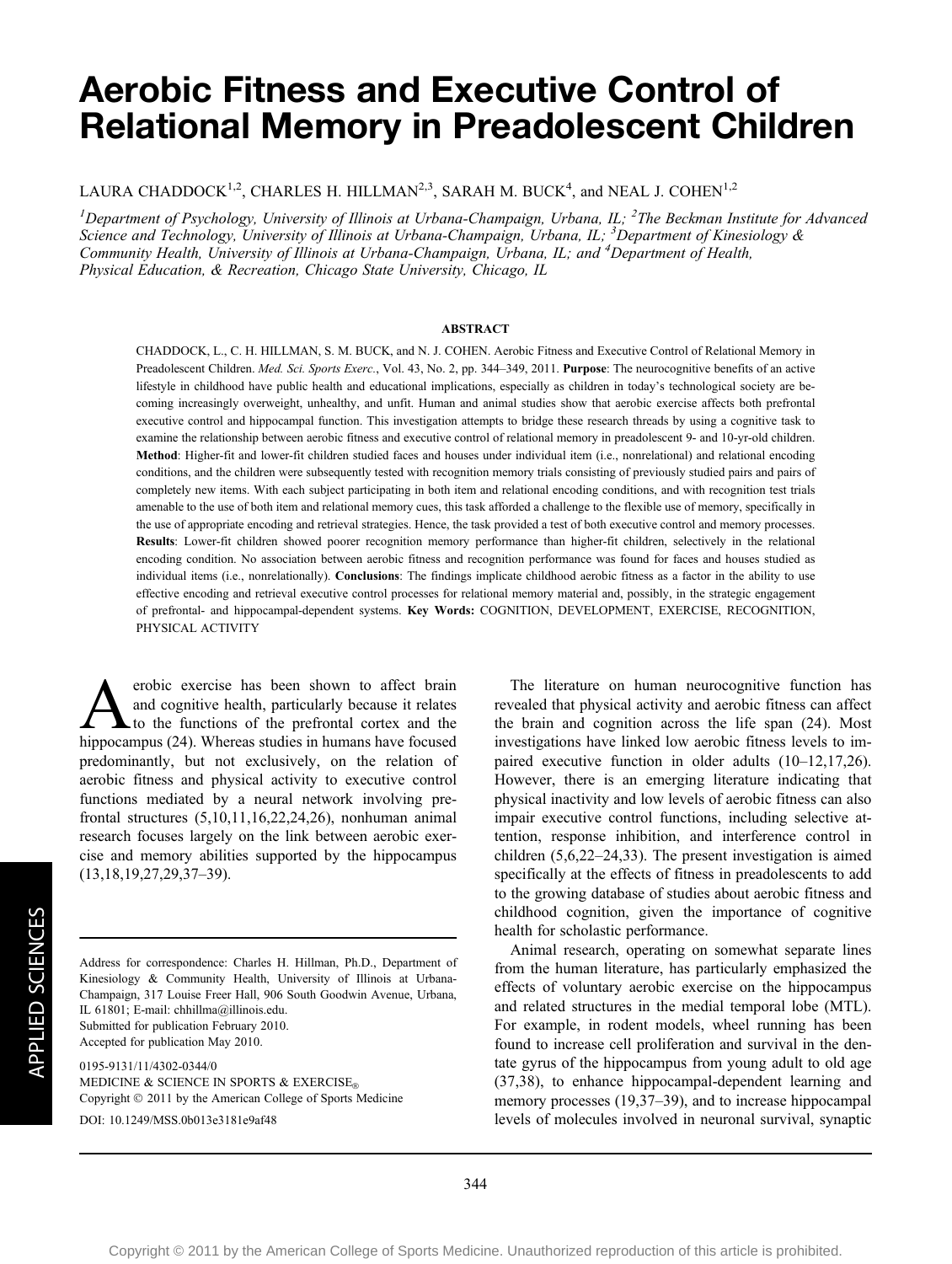development, learning, and angiogenesis, including brainderived neurotrophic factor, insulin-like growth factor, and vascular endothelial-derived growth factor (13,27,29,39).

The present investigation attempted to bridge the human and nonhuman lines of research by examining the relation of aerobic fitness in preadolescents to the executive control of relational memory encoding and retrieval processes. These functions are presumed to be dependent on two critical brain systems. Prefrontal cortex regions are seen as critical for strategic and flexible use of executive control, including selective attention, response inhibition, and interference control functions mentioned above (10–12,22,26). The hippocampal system is critical for relational memory, that is, the ability to form representations of (or bind) relations among the constituent elements of experience, including information about the co-occurrences of people, places, and/or objects, along with their spatial and temporal contexts (8,9,15).

A behavioral paradigm was designed to recruit the cognitive processes of interest. During the task, preadolescent children studied a series of face–house pairings in each of two conditions, one with instructions to encode the faces and houses individually (or nonrelationally) and the other with instructions to encode the relations among them (i.e., relationally). These two conditions were designed to place differential demands on relational memory encoding and hence on the hippocampus (21).

Each encoding block was followed by a subsequent recognition memory test, in which half the trials were previously studied pairs and half were pairs of novel items. With each subject having to participate in both item and relational encoding conditions and with recognition test trials amenable to the use of both item and relational memory cues, this task afforded a challenge to the flexible use of appropriate memory encoding and retrieval strategies and hence to the executive control of memory processes. More specifically, although relational representations were encouraged in the relational encoding condition and were discouraged in the individual item/nonrelational encoding condition, neither encoding strategy was ideally matched to the test trials used in the two subsequent recognition tests, where both item and relational memory cues were helpful for performance. The ability to manage the different instructional demands at encoding, to engage relational memory binding processes, and to make effective use of what representations are created to handle the recognition test trials was expected to behaviorally challenge both prefrontal control and hippocampal memory processes.

The dynamic interplay between prefrontal cortex and hippocampus in successful memory is an intriguing possibility arising out of recent neuroimaging work. The activity of both prefrontal and MTL regions at the time of encoding is positively associated with subsequent memory performance (4,40). Moreover, the two systems are apparently capable of trading off dynamically. For example, collegeaged students show increased MTL engagement and decreased prefrontal engagement in response to an increased

working memory load for faces (31). In addition, older adults with decreased MTL activity show increased prefrontal engagement, a finding that suggests potential prefrontal compensation in an elderly population (20).

In the present experiment, it was expected that lower-fit children would have more difficulty flexibly using cognitive processes dependent on the prefrontal–hippocampal circuit and thus perform more poorly on the recognition memory tests than higher-fit children, especially for materials from the relational memory encoding condition. That is, lower-fit children were predicted to show a deficit in executive control of memory, only when items were encoded relationally rather than nonrelationally. This hypothesis is based on research that shows a negative effect of an inactive lifestyle on executive control in children (5,22,33). Furthermore, a recent study reported that lower-fit 9- and 10-yr-old preadolescents have smaller hippocampal volumes compared with higher-fit children and that smaller hippocampal volumes are associated with lower accuracy on a relational memory task (7). Hence, it is possible that lower-fit children would show impairments in the strategic and flexible use of relational memory. Results about the role of childhood fitness in the executive control of memory will provide a first step in understanding the link between dual cognitive processes that have been shown to be influenced by aerobic fitness and exercise.

# **METHODS**

Participants. Forty-six preadolescent 9- and 10-yr-old children were recruited from a sports camp in East-Central Illinois. Children were tested on several factors that influence cognitive function and physical activity participation. To begin, the Kaufman Brief Intelligence Test (25) was administered to each child to obtain a composite intelligence quotient (IQ) score including both crystallized and fluid intelligence measures, and no scores were more than 1 SD below the mean (85%). Next, a guardian of the child completed the Attention-Deficit/Hyperactivity Disorder (ADHD) Rating Scale IV (14) to screen for the presence of attentional disorders. No child's score exceeded the 85th percentile, which would suggest the presence of ADHD. Pubertal timing was also assessed using a modified Tanner Staging System (34,35) with all included prepubescent participants at or below a score of 2 on a 5-point scale of developmental stages. In addition, socioeconomic status (SES) was determined by creating a trichotomous index based on three variables: 1) participation in a free or reduced-price lunch program at school, 2) the highest level of education obtained by the mother and father, and 3) the number of parents who worked full time (3), and this variable was taken into account in the analyses of behavioral performance.

Furthermore, eligible participants were required to (a) qualify as higher-fit or lower-fit children (see Aerobic fitness assessment section); (b) report no adverse health conditions,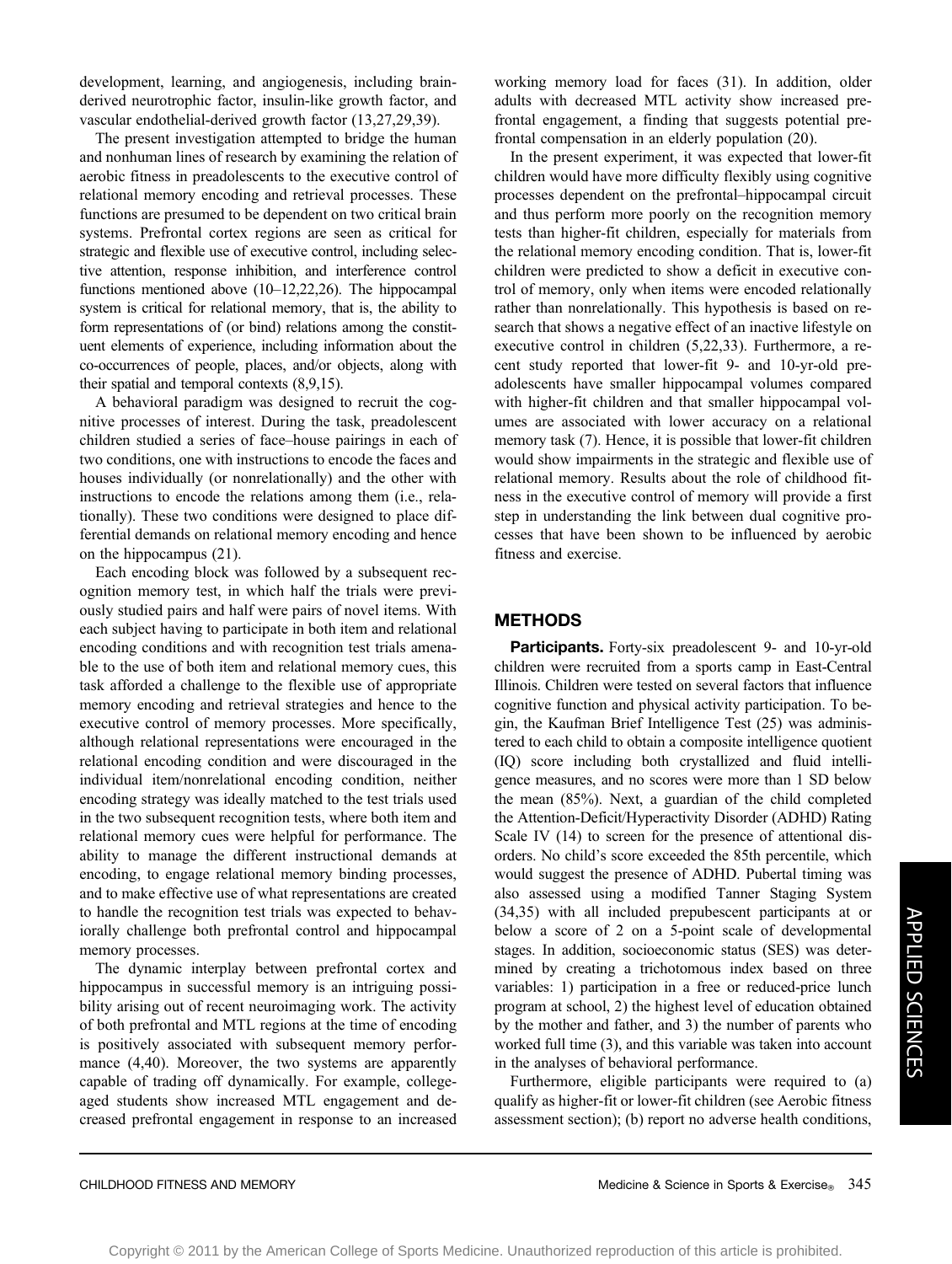physical incapacities, or neurological disorders; (c) report no use of medications that influence central nervous system function; (d) have a corrected visual acuity of 20/20 and no color-blindness; and (e) sign an informed assent approved by the University of Illinois at Urbana-Champaign. A legal guardian also had to provide written informed consent in accordance with the institutional review board of the University of Illinois at Urbana-Champaign. Subjects were compensated \$10 per hour for study participation.

Aerobic fitness assessment. The sports camp from which subjects were recruited recommended children for study participation who were estimated to fall into higherand lower-fitness groups based on the camp's physical fitness tests. The guardians of the recommended children were contacted to obtain additional information about each child's participation in organized athletics. Children said to participate in organized athletics four or more days per week were estimated as higher-fit participants, and children said to participate in organized athletics  $1 \text{ d·wk}^{-1}$  or less were estimated as lower-fit participants.

Aerobic fitness was measured using a maximal oxygen consumption ( $\rm \dot{VO}_{2max}$ ) test on a TrackMaster TMX425C motor-driven treadmill (Full Vision, Newton, KS). Expired gases were analyzed using a TrueOne2400 Metabolic Measurement System (ParMedics, Sandy, UT). Children performed a modified Balke treadmill protocol. The test began with a 3-min warm-up, during which the speed and grade were gradually increased. During the test, the beginning speed and grade were based on the participant's estimated aerobic fitness level, in accordance with the recommendations of the American College of Sports Medicine (1). Lower-fit participants began the test at a speed of 3.2 mph and a grade of  $6^\circ$ , and higher-fit participants began the test at a speed of 5 mph and a grade of  $0^\circ$ . The treadmill speed remained constant during the test, and the grade changed every 2 min, with a  $2^{\circ}$  increase for lower-fit participants and a  $2.5^{\circ}$  increase for higher-fit participants. Relative peak oxygen consumption  $(mLkg^{-1}min^{-1})$  was based on a maximal effort when participants exhibited three of the following four criteria: (a) plateau in oxygen consumption, (b) HR within 10 bpm of age-predicted maximum, (c) RER  $\geq 1.10$ , or (d) RPE on the Children's OMNI Scale  $\geq 9$  (36).

Final fitness group assignments (i.e., higher-fit and lowerfit) were based on whether a child's  $\rm \dot{VO}_{2max}$  value fell above the 70th percentile or below the 30th percentile according to normative data provided by Shvartz and Reibold (32). All 46 recruited preadolescent children were eligible for participation, and analyses were conducted on 22 higher-fit (12 boys) and 24 lower-fit (11 boys) children. Table 1 provides a list of demographic and fitness information for the sample.

Memory task. Participants completed a modified version of a memory task developed by Henke et al. (21) in which relational encoding elicited greater hippocampal activation than nonrelational encoding. See Figure 1 for an illustration of the stimuli and task used in this study. Participants completed four task blocks (with a 5-min rest

TABLE 1. Participants' mean (SD) demographic and fitness data by aerobic fitness group.

| Variable                                                        | <b>Lower-Fit</b> | <b>Higher-Fit</b> |  |
|-----------------------------------------------------------------|------------------|-------------------|--|
| n                                                               | 24 (11 boys)     | 22 (12 boys)      |  |
| Age (yr)                                                        | 9.9(0.6)         | 9.9(0.5)          |  |
| $VO2max$ (mL·kg <sup>-1</sup> ·min <sup>-1</sup> ) <sup>*</sup> | 35.2(4.6)        | 48.7 (3.6)        |  |
| K-BIT <sup>a</sup> composite score (IQ)                         | 112.1(12.1)      | 114.3 (10.9)      |  |
| Pubertal timing <sup>b</sup>                                    | 1.5(0.4)         | 1.4(0.5)          |  |
| $SESc$ (median) <sup>**</sup>                                   | 2.5(0.7)         | 2.9(0.4)          |  |
| ADHD <sup>d</sup>                                               | 9.6(6.4)         | 9.1(5.5)          |  |

a Kaufman Brief Intelligence Test (25).

 $<sup>b</sup>$  Tanner Staging System (34,35).</sup>

 $c$  Birnbaum et al. (3).

 $d$  Scores on the ADHD Rating Scale V (14).

\* Significant difference between higher-fit and lower-fit groups at  $P < 0.001$ .

\*\* Significant difference between higher-fit and lower-fit groups at  $P < 0.05$ .

period between blocks) in the following order: 1) nonrelational encoding, 2) recognition memory test, 3) relational encoding, and 4) recognition memory test. Each block consisted of 40 face–house pairings, each consisting of a color picture of a face (male or female) and a house (from an inside or outside perspective). Participants also completed 10 practice trials before both the nonrelational and relational encoding blocks. All study and test images were presented focally on a black background for 6000 ms, with an interstimulus interval of 6000 ms. The visual angle of the images subtended 8.6 $^{\circ}$  in the vertical and 12.0 $^{\circ}$  in the horizontal directions. Stimulus presentation, timing, and measurement of reaction time and response accuracy were controlled by NeuroScan Stim software (v2.0, Charlotte, NC).

Nonrelational and relational encoding conditions differed only with regard to task instructions. In the nonrelational encoding block, participants were instructed to make decisions about the presented faces and houses separately, indicating whether each face was male or female and whether each house was an inside or outside view, pressing the appropriate one of four buttons. In the relational encoding block, participants were instructed to make decisions about the faces and houses jointly, indicating whether they believed ''the person is visiting the house'' or ''the person is an inhabitant of the house,'' pressing the appropriate one of two buttons. There were no right or wrong answers to participants' decisions; the task instructions were solely designed to encourage or discourage participants to create a memory representation of the relation between items.

The two recognition memory test blocks differed only with regard to whether they tested face–house pairings that had been encoded relationally or nonrelationally. On each trial, participants pressed the left button if the face–house pairing had been previously seen or the right button if it were a novel pair (i.e., new face and new house). Of the 40 trials in each recognition test, 20 were previously seen pairs and 20 were novel pairs.

Statistical analysis. First, participants' demographic variables were compared using independent  $t$ -tests. Then, two univariate ANCOVA were conducted to assess recognition memory performance for nonrelationally and relationally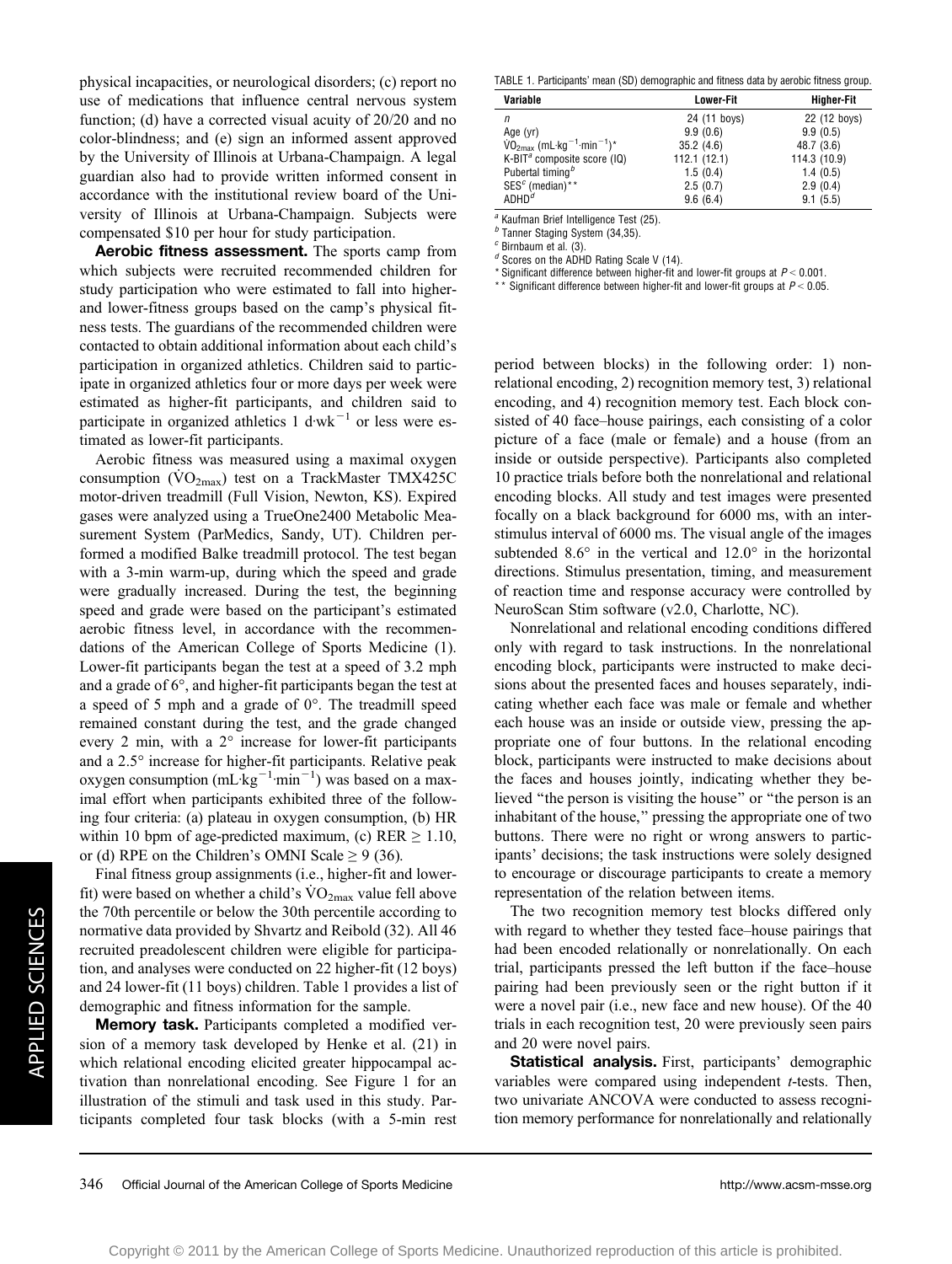

FIGURE 1—Sample encoding face–house pairs and sample recognition face–house pairs.

encoded materials as a function of aerobic fitness group, with SES as a covariate.

### RESULTS

Participants' demographics. Participants' demographic and fitness data are provided in Table 1. Fitness comparisons using independent t-tests indicated that lower-fit participants  $(\text{mean} = 35.2 \text{ mL} \cdot \text{kg}^{-1} \cdot \text{min}^{-1}, \text{SD} = 3.6 \text{ mL} \cdot \text{kg}^{-1} \cdot \text{min}^{-1})$  had significantly lower  $\rm\dot{VO}_{2max}$  scores than higher-fit participants  $(\text{mean} = 48.7 \text{ mL} \cdot \text{kg}^{-1} \cdot \text{min}^{-1}, \text{ SD} = 4.6 \text{ mL} \cdot \text{kg}^{-1} \cdot \text{min}^{-1})$  $(t(44) = 11.0, P < 0.001)$ , confirming the aerobic fitness groupings. With the exception of SES, demographic variables (i.e., age, IQ, pubertal timing, ADHD) did not differ between fitness groups. Because higher-fit participants (mean = 2.9,  $SD = 0.4$ ) reported greater SES than lower-fit participants



FIGURE 2—Recognition memory performance (percent correct) for nonrelational and relational encoding conditions as a function of aerobic fitness group. Error bars, SEM. \*Significant difference between higher-fit and lower-fit groups at  $P < 0.05$ .

(mean = 2.5, SD = 0.7) ( $t(44)$  = 2.5,  $P < 0.05$ ), SES was used as a covariate in statistical analyses of the performance data.

Aerobic fitness and nonrelational and relational memory performance. As predicted, lower-fit participants showed poorer performance than the higher-fit group, specifically for materials encoded relationally  $(F(1,43) = 5.5,$  $P = 0.02$ ,  $\eta^2 = 0.113$ ), whereas there were no fitness-based differences in accuracy for the nonrelational memory encoding condition ( $F(1,46) = 0.04$ ,  $P = 0.85$ ,  $\eta^2 = 0.001$ ; Fig. 2 and Table 2). The interaction between aerobic fitness group and encoding condition barely missed reaching significance  $(F(1, 43) = 3.6, P = 0.06).$ 

# **DISCUSSION**

The current findings that children with lower aerobic fitness levels were disadvantaged in their recognition memory performance relative to higher-fit children, specifically when the to-be-remembered faces and houses were encoded relationally, confirmed our predictions. The nature of the current task placed great demands on managing the different instructional requirements at encoding, engaging relational memory binding processes, and making strategic use of relational memory

TABLE 2. Participants' mean (SD) recognition memory performance for relational and nonrelational encoding conditions by aerobic fitness group.

|                               | <b>Lower-Fit</b> | <b>Higher-Fit</b> |
|-------------------------------|------------------|-------------------|
| Relational memory encoding    |                  |                   |
| Accuracy (percent correct)*   | 67.92 (11.72)    | 74.17 (7.53)      |
| <b>Hits</b>                   | 12.88 (3.80)     | 14.09 (3.41)      |
| <b>Misses</b>                 | 7.13(3.80)       | 5.91(3.41)        |
| False alarms                  | 5.71(3.18)       | 4.86 (2.34)       |
| Correct rejections            | 14.29 (3.18)     | 15.14 (2.34)      |
| Nonrelational memory encoding |                  |                   |
| Accuracy (percent correct)    | 72.60 (8.16)     | 72.39 (8.40)      |
| <b>Hits</b>                   | 11.71 (3.59)     | 11.41 (3.16)      |
| <b>Misses</b>                 | 7.46(3.04)       | 8.59(3.16)        |
| False alarms                  | 2.92(2.34)       | 2.45(2.56)        |
| Correct rejections            | 16.25 (4.13)     | 17.55 (2.56)      |

\* Significant difference between higher-fit and lower-fit groups at  $P < 0.05$ .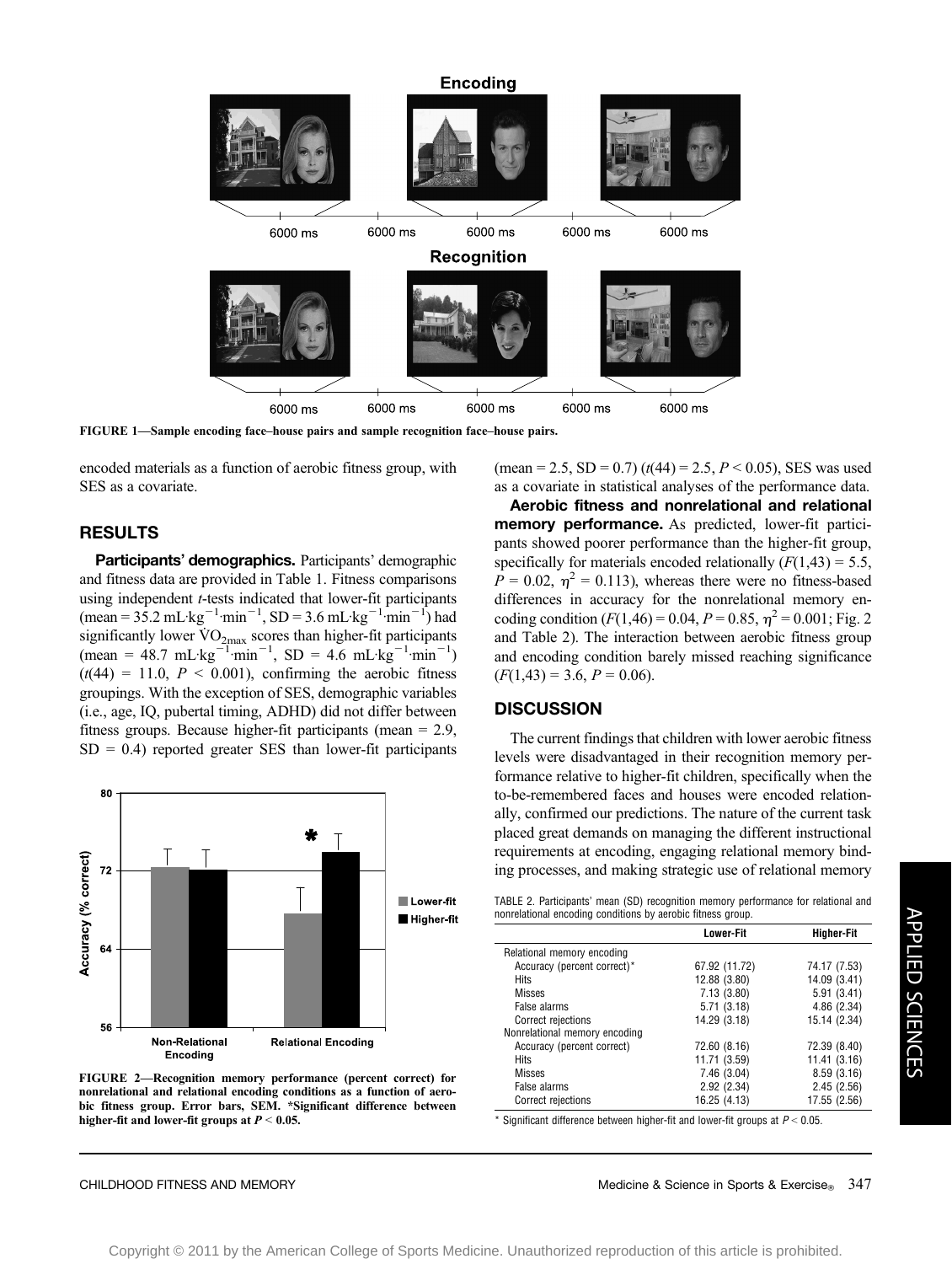representations in recognition test trials amenable to the use of both relational and nonrelational/item memory cues. Hence, it is likely that both executive control and relational memory functions were required to perform the task well. The results serve to potentially link human and nonhuman animal exercise–cognition studies by suggesting that lower-fit children have more difficulty than more aerobically fit children in using executive control and relational memory processes. The behavioral methods used in this study do not permit direct conclusions about the specific neural circuitry implicated in the fitness-related findings, but neuroimaging investigations are expected to show that lower-fit children are unable to fully engage prefrontal–hippocampal circuitry.

The results add to the growing literature on the detrimental effects of low aerobic fitness levels and physical inactivity on the cognitive task performance of developing populations (5,6,22–24,33). The findings also contrast with studies used in Sibley and Etnier's (33) meta-analysis that suggested that physical activity is unrelated to memory abilities in children between the ages of 4 and 18 yr. Instead, the investigation may supplement the report indicating that higher-fit preadolescents have larger hippocampal volumes compared with lower-fit children and that hippocampal volume is related to relational memory performance (7). Given the specificity of the aerobic fitness effects in the current findings to memory performance for materials encoded relationally, it is possible that higher-fit and lower-fit children exhibit differential hippocampal volumes, which would affect relational and nonrelational memory differently. Again, further research, especially using neuroimaging techniques, is needed to directly address this claim.

Although the present study provides an additional step in understanding the relationship between fitness and childhood cognition, the use of a cross-sectional design raises the possibility that the observed fitness-related behavioral differences were caused by another factor (e.g., motivation, genes, personality characteristics, nutrition, intellectual stimulation).

## Randomized clinical trials are necessary to account for potential selection bias and to establish a direct relationship between aerobic fitness and the executive control of memory in children. Furthermore, methodological considerations motivated presenting the four task blocks in a fixed sequence for all participants, as in the study of Henke et al. (21), to ensure that subjects did not use a relational memory strategy during the nonrelational memory encoding condition. It is possible that part of the performance differences observed across conditions was due to fatigue, learning, or a combination of both. Future investigations may consider counterbalancing the order of the task blocks to test this idea.

The present results carry significant public health and educational implications. Children are becoming increasingly sedentary and unfit, and reports indicate that inactivity during childhood can increase the prevalence of obesity as well as several diseases and disorders throughout the life span (e.g., depression, anxiety, cardiovascular disease, colon cancer, type 2 diabetes) (2,28,30). Unfortunately, childhood inactivity continues to rise with opportunities for physical activity being reduced or eliminated in favor of academic subjects, as educators come under increased pressure to improve the scholastic performance of their pupils. The current study adds to the literature indicating that a physically inactive lifestyle may negatively affect cognitive function. Specifically, the present results raise the possibility that physical activity during childhood encourages cognitive development; hopefully, educational and health care policy leaders will consider the role of aerobic fitness in improving the cognitive potential of children.

This project was supported by a grant from the National Institute of Child Health and Human Development (HD055352) to Charles Hillman.

The authors thank Paige Scalf for her input into study design and Matt VanPatter for his help with figure formatting.

The authors have no conflicting financial interests.

The results of the present study do not constitute endorsement by the American College of Sports Medicine.

- **REFERENCES**
- 1. American College of Sports Medicine. ACSM's Guidelines for Exercise Testing and Prescription. 7th ed. New York (NY): Lippincott Williams & Wilkins; 2006. 366 p.
- 2. Baker JL, Olsen LW, Sorensen TIA. Childhood body-mass index and risk of coronary heart disease in adulthood. N Engl J Med. 2007;357:2329–37.
- 3. Birnbaum AS, Lytle LA, Murray DM, Story M, Perry CL, Boutelle KN. Survey development for assessing correlates of young adolescents' eating. Am J Health Behav. 2002;26:284–95.
- 4. Brewer JB, Zhao Z, Desmond JE, Glover GH, Gabrieli JD. Making memories: brain activity that predicts how well visual experience will be remembered. Science. 1998;281:1185–7.
- 5. Buck SM, Hillman CH, Castelli DM. The relation of aerobic fitness to Stroop task performance in preadolescent children. Med Sci Sports Exerc. 2008;40(1):166–72.
- 6. Castelli DM, Hillman CH, Buck SM, Erwin HE. Physical fitness and academic achievement in third- and fifth-grade students. J Sport Exerc Psychol. 2007;29:239–52.
- 7. Chaddock L, Erickson KI, Prakash RS, et al. A neuroimaging investigation of the association between aerobic fitness, hippocampal volume and memory performance in preadolescent children. Brain Res. 2010;1358:172–83.
- 8. Cohen NJ, Eichenbaum H. Memory, Amnesia, and the Hippocampal System. Cambridge (MA): MIT Press; 1993. 326 p.
- 9. Cohen NJ, Ryan J, Hunt C, Romine L, Wszalek T, Nash C. Hippocampal system and declarative (relational) memory: summarizing the data from functional neuroimaging studies. Hippocampus. 1999;9:83–98.
- 10. Colcombe SJ, Erickson KI, Scalf PE, et al. Aerobic exercise training increases brain volume in aging humans. J Gerontol A Biol Sci Med Sci. 2006;61:1166–70.
- 11. Colcombe SJ, Kramer AF. Fitness effects on the cognitive function of older adults: a meta-analytic study. Psychol Sci. 2003;14:125–30.
- 12. Colcombe SJ, Kramer AF, Erickson KI, et al. Cardiovascular fitness, cortical plasticity, and aging. Proc Natl Acad Sci U S A. 2004;101: 3316–21.